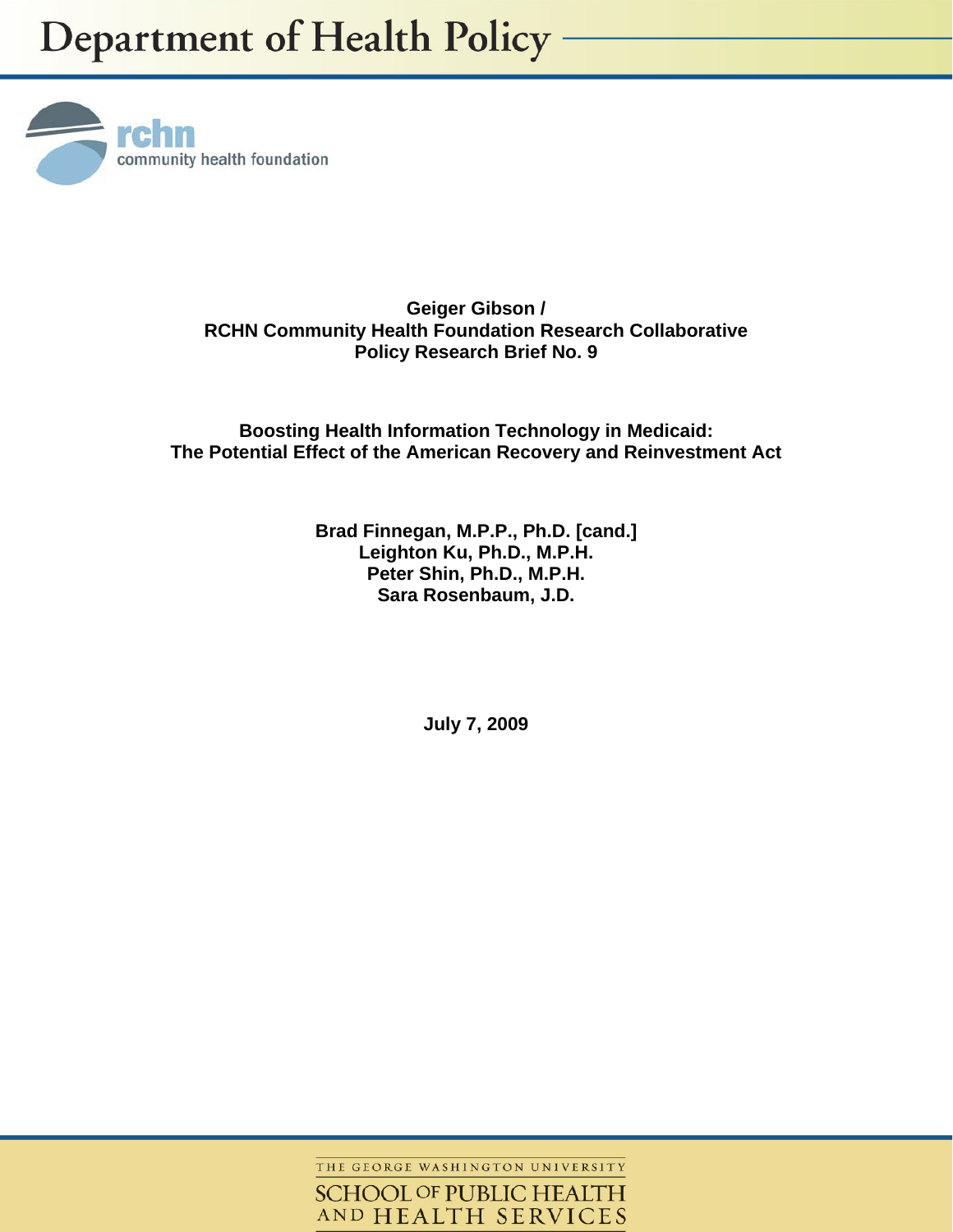### **About the Geiger Gibson / RCHN Community Health Foundation Research Collaborative**

The Geiger Gibson Program in Community Health Policy, established in 2003 and named after human rights and health center pioneers Drs. H. Jack Geiger and Count Gibson, is part of the School of Public Health and Health Services at The George Washington University. It focuses on the history and contributions of health centers and the major policy issues that affect health centers, their communities, and the patients that they serve.

The RCHN Community Health Foundation, founded in October 2005, is a not-for-profit foundation whose mission is to support community health centers through strategic investment, outreach, education, and cutting-edge health policy research. The only foundation in the country dedicated to community health centers, the Foundation builds on health centers' 40-year commitment to the provision of accessible, high quality, community-based healthcare services for underserved and medically vulnerable populations. The Foundation's gift to the Geiger Gibson program supports health center research and scholarship.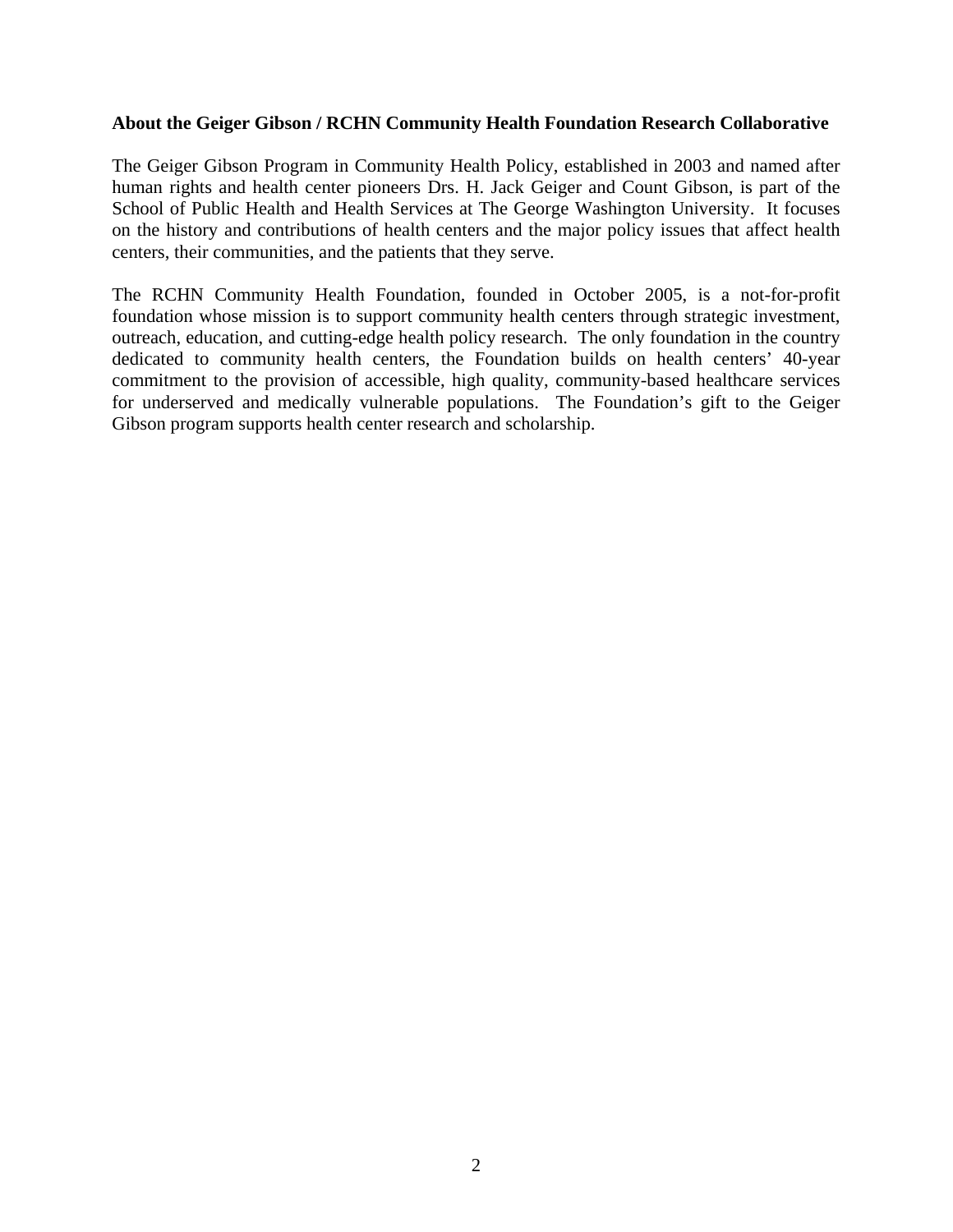### **Executive Summary**

The American Recovery and Reinvestment Act of 2009 (ARRA) will invest approximately \$49 billion to expedite health information technology (HIT) adoption through Medicare and Medicaid financial incentives targeted at specific health care providers. The United States Department of Health and Human Services has set a goal of 40 percent HIT adoption by 2012. Currently about 16 percent of physicians have fully electronic health records (EHR); another 15 percent report partial EHR.

Physicians who are able to demonstrate "meaningful use" will be eligible for the Medicaid financial incentives up to \$63,750 over six years if their patient mix includes at least 30 percent Medicaid volume. Pediatricians who do not meet the 30 percent Medicaid volume threshold but have at least 20 percent Medicaid patients will receive up to \$42,500. Physicians who predominantly practice in federally qualified health centers (FQHCs) or rural health clinics (RHCs) are accorded broader eligibility criteria that allow payment if at least 30 percent of patients are "needy individuals," defined as patients who either are covered by Medicaid or who receive uncompensated care and for whom charges are prospectively adjusted on a sliding-scale basis.

Based on an analysis of 2006 NAMCS data, we estimate that more than 45,000 office-based physicians (15 percent of the roughly 300,000 practicing office-based physicians in the country) will qualify for Medicaid incentives based on their Medicaid patient volume. In addition, we estimate that approximately 99 percent of all health center physicians meeting a predominant practice standard will qualify for the Medicaid HIT incentives. If all qualifying physicians apply for the Medicaid incentives and receive the maximum level of payments, the federal government will invest more than \$2.8 billion in HIT through Medicaid.

Numerous challenges remain for HIT adoption, including the definition of "meaningful use," how the additional costs generated by HIT will be financed over the long-term, how support will be extended to physicians who fail to qualify for either Medicare or Medicaid incentives, achieving interoperability, and how quickly state implementation of the Medicaid incentives will occur. Despite these limitations, ARRA offers a critical first step in providing financial resources for initial investments in HIT.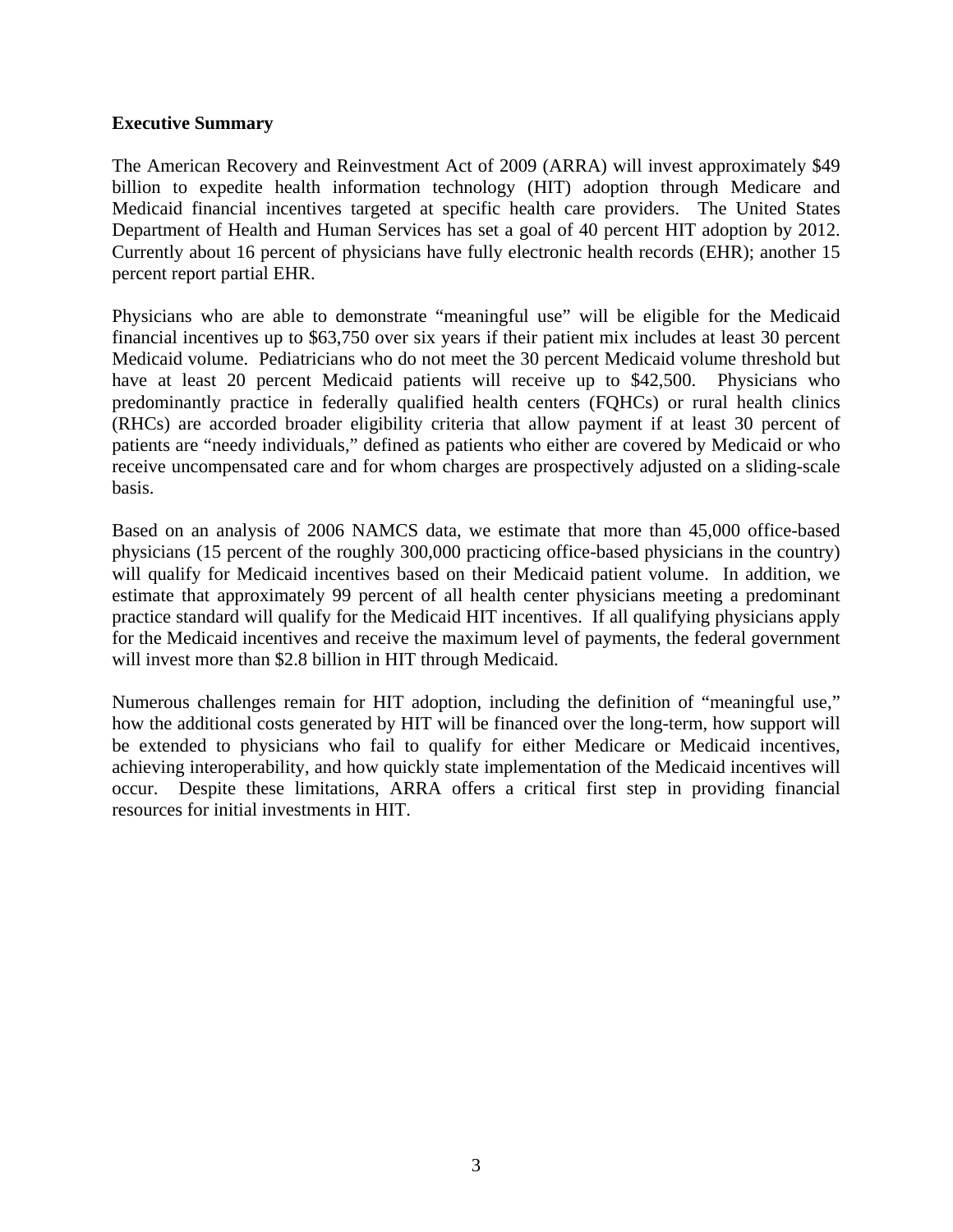### **Introduction**

Congress enacted the American Recovery and Reinvestment Act of 2009 (ARRA) in February 2009 as an economic recovery package with an estimated cost of \$787 billion between 2009 and 2019.<sup>1</sup> A key element is a \$49 billion investment in health information technology (HIT),<sup>2</sup> spurred by previous studies suggesting the positive effects of HIT adoption on health care quality and efficiency. Federal investments to promote HIT adoption may reduce overall health care costs and improve quality by improving the efficiency of care and reducing duplicate or unnecessary care. Although there is some disagreement, a number of experts predict savings; one study estimates that 90 percent adoption of Electronic Health Records (EHR) will yield health system savings of 10 to 15 percent.<sup>3</sup>

ARRA is designed to expedite national HIT adoption through the use of Medicare and Medicaid financial incentives targeted at certain health care providers who can achieve "meaningful use" of technology.4 The definition of meaningful use encompasses several distinct elements, including the use of government-certified technology, the use of technology within practice in ways that promote safety and quality, and the reporting of information gleaned from practice.

While similar in approach, the Medicare and Medicaid provisions also contain important differences. Medicaid is targeted to physicians, clinics, other health care professionals and hospitals that treat significant numbers of Medicaid patients. In addition, Medicaid not only rewards adopters but makes financing available on an up-front basis; thereby extending financial assistance to providers that otherwise might not have funds of their own to invest. Furthermore, while the Secretary of HHS is obligated to implement the Medicare HIT incentives, Medicaid implementation is an optional state undertaking. That is, implementation of the reforms is not a condition of participation in the Medicaid program; instead, states are incented to act through generous funding levels.

This research brief discusses Medicaid incentive payments and explores the relationship between the incentives and office-based physicians and community health centers. We estimate the number of office-based physicians who may be eligible for ARRA's Medicaid HIT incentives and also examine the incentives in the context of community health centers (CHCs), which provide care to more than 16 million low-income patients.<sup>5</sup>

Using 2006 National Ambulatory Medical Care Survey (NAMCS) data, we estimated the percentage of office-based physicians who already have EHR systems and those who may be eligible for Medicaid HIT incentive payments based on their Medicaid patient volume. Estimates derived from the 2006 NAMCS are likely conservative in light of the increase in the number of Medicaid enrollees since 2006 (see Appendix for description of methodology and limitations).<sup>6</sup> Administrative data reported by federally-qualified health centers as part of the Uniform Data System were used to calculate more accurate estimates for community health centers.

**Current Use of EHRs.** There are many different estimates for the percent of physicians using EHR systems, a likely result of the varying definitions regarding the functionalities that are considered to comprise a full EHR system. Most estimates range between 9 and 29 percent.<sup>7</sup> In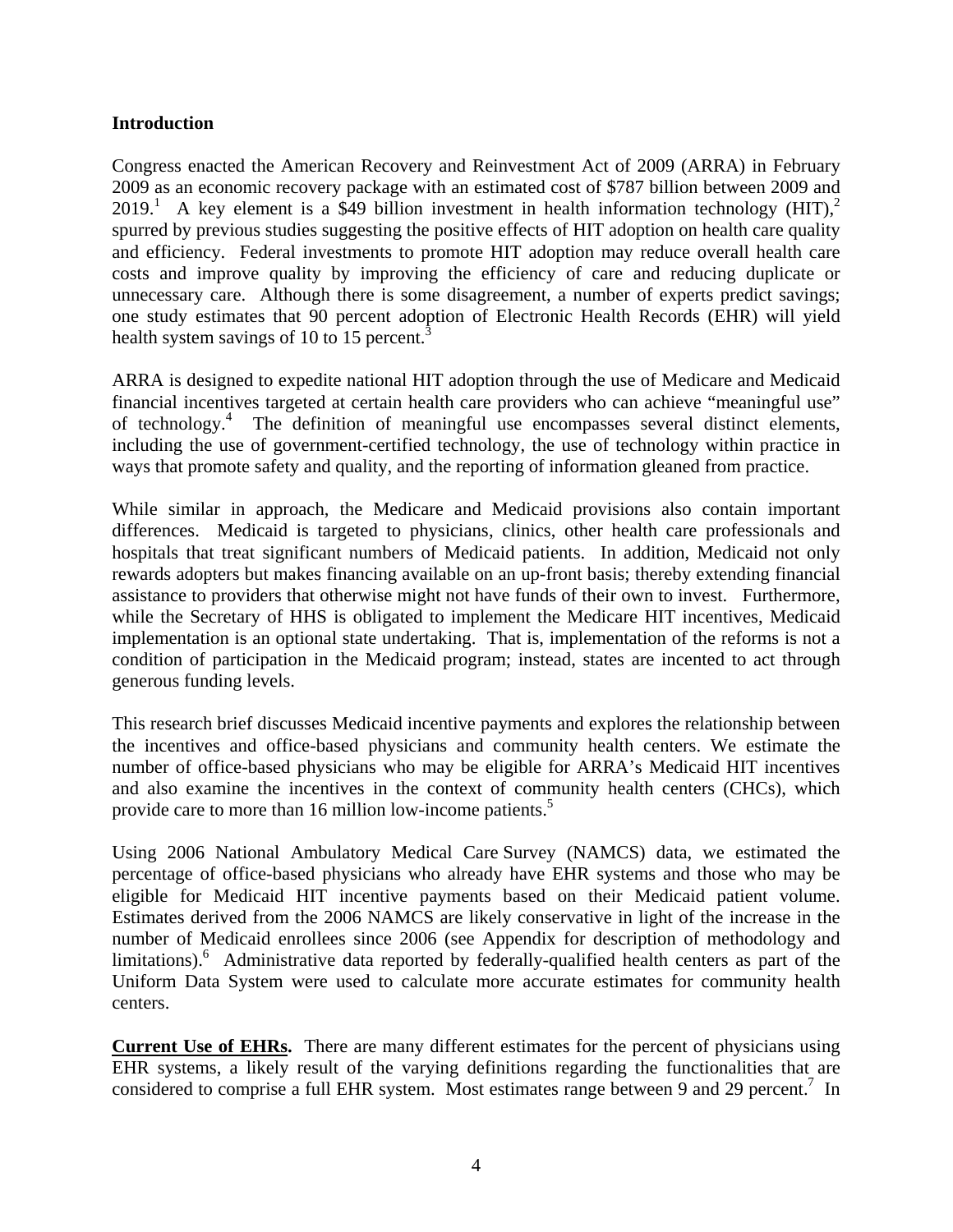the NAMCS 2006 data, about one-sixth (16 percent) of physicians reported already having EHR systems. Another 15 percent said they had partial EHR systems and 69 percent reported they had no EHR system. Figure 1 shows the use of EHR systems by physician specialty category. Notably, health center physicians reported a larger rate of fully electronic EHRs (26 percent) than any other category of physicians. Although a growing number of physicians report using EHR (in 2005 only 10 percent reported having EHR), the HHS Strategic Plan calls for an ambitious 40 percent target by  $2012<sup>8</sup>$ 



ARRA offers financial incentives under Medicare and Medicaid to help physicians become "meaningful EHR users." The Medicare statute provides a broad, three-part test of meaningful use: (1) use of certified EHR technology; (2) information exchange; and (3) the ability to report using EHRs.<sup>9</sup> The ARRA Medicaid amendments give state Medicaid agencies flexibility to develop a definition of meaningful use that may differ from that used by Medicare,<sup>10</sup> and unlike Medicare, Medicaid payments may be made in the first year to assist in adoption itself.<sup>11</sup>

A proposed rule including the definition of meaningful use is expected by the end of  $2009$ .<sup>12</sup> On June 16, 2009, the HIT Policy Committee's Meaningful Use Workgroup released a recommendation which defined meaningful use as encompassing the following elements: $^{13}$ 

- Provide access to comprehensive patient data for a patient's health care team
- Use evidence based order sets
- Apply clinical decision support at the point of care
- Generate lists of patients who need care
- Report to patient registries for quality improvement, public reporting, and other purposes
- Provide patients and families with access to data, knowledge and tools to make informed decisions
- Exchange meaningful clinical information among health care team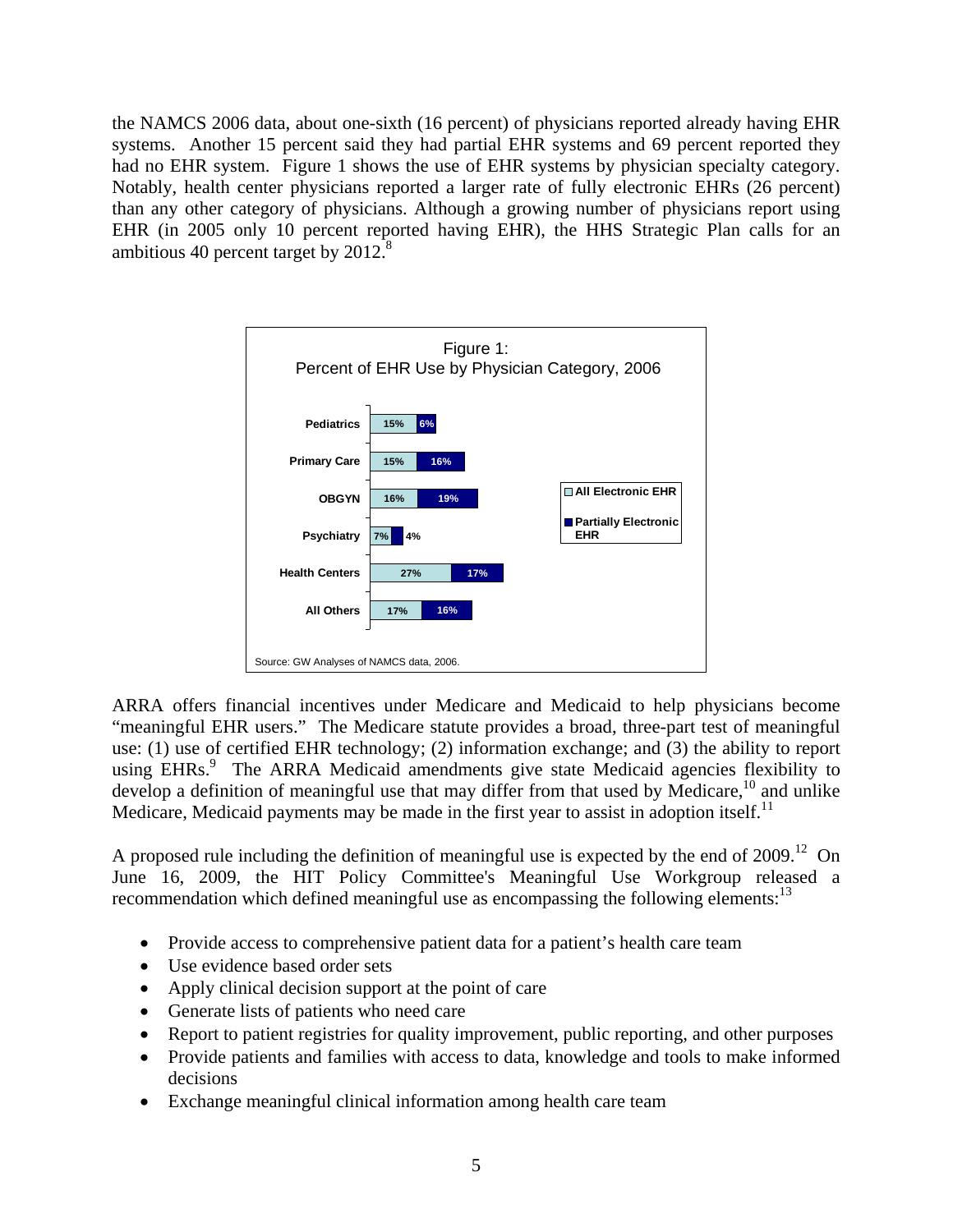- Communicate with public health agencies
- Ensure privacy and security protections
- Provide transparency of data sharing to patient

ARRA resources have been set aside to assess whether existing systems meet the meaningful use requirements and whether adjustments can be made to existing systems that do not meet them.

**Medicaid HIT Incentive Payments.** The Medicaid financial incentives will begin in 2011 for physicians who are able to demonstrate compliance with the law's requirements, including initial adoption, implementation, or upgrading of technology in Year One, followed in subsequent years by demonstrated meaningful use. Eligible health care professionals can initially receive up to \$21,250 (or 85 percent of the maximum \$25,000 in "net average allowable costs")<sup>14</sup> to cover the cost of purchasing or upgrading certified technology including training and other support services. Providers are eligible to receive an additional \$8,500 annually for five years as long as they continue to demonstrate meaningful use. According to the ARRA implementation plan released by HHS, non-hospital-based physicians (including pediatricians) are eligible to receive up to  $$63,750$  if they have at least 30 percent Medicaid patient volume;<sup>15</sup> and an alternative payment schedule and patient-mix criteria is set for office-based pediatricians, who may receive up to \$42,500 (\$8,500 per year for five years) if they have at least 20 percent Medicaid patient volume.

For physicians who predominantly practice in federally qualified health centers (FQHCs) or rural health clinics (RHCs), the criterion for payment eligibility is broader: physicians practicing in these settings can qualify for payments if at least 30 percent of their patients are determined to be "needy individuals," defined as patients who either are covered by Medicaid or who receive uncompensated care and for whom charges are reduced by the provider on a sliding-scale basis.<sup>16</sup> (In other words, after-the-fact debt forgiveness is not sufficient to classify a provider as one who serves "needy" patients who are uncovered by Medicaid).

As noted, EHR-related incentives reflect 85 percent of the net average allowable costs for certified EHR technology. The maximum payment schedule for office-based physicians or practices that have at least 30 percent Medicaid volume is as follows:

- Year 1: \$21,250
- Year 2: \$8,500
- Year 3: \$8,500
- Year 4: \$8,500
- Year 5: \$8,500
- Year 6: \$8,500

This brings the potential 6-year Medicaid payment total to \$63,750 and, as noted, Medicaid payments can be made in advance of actual meaningful use so that adoption itself can be undertaken. ARRA also provides somewhat smaller incentive payments for providers under Medicare (totaling \$48,400 for early adopting physicians with lower incentives each year), including eventual penalties for those who fail to adopt certified EHRs by the end of 2015.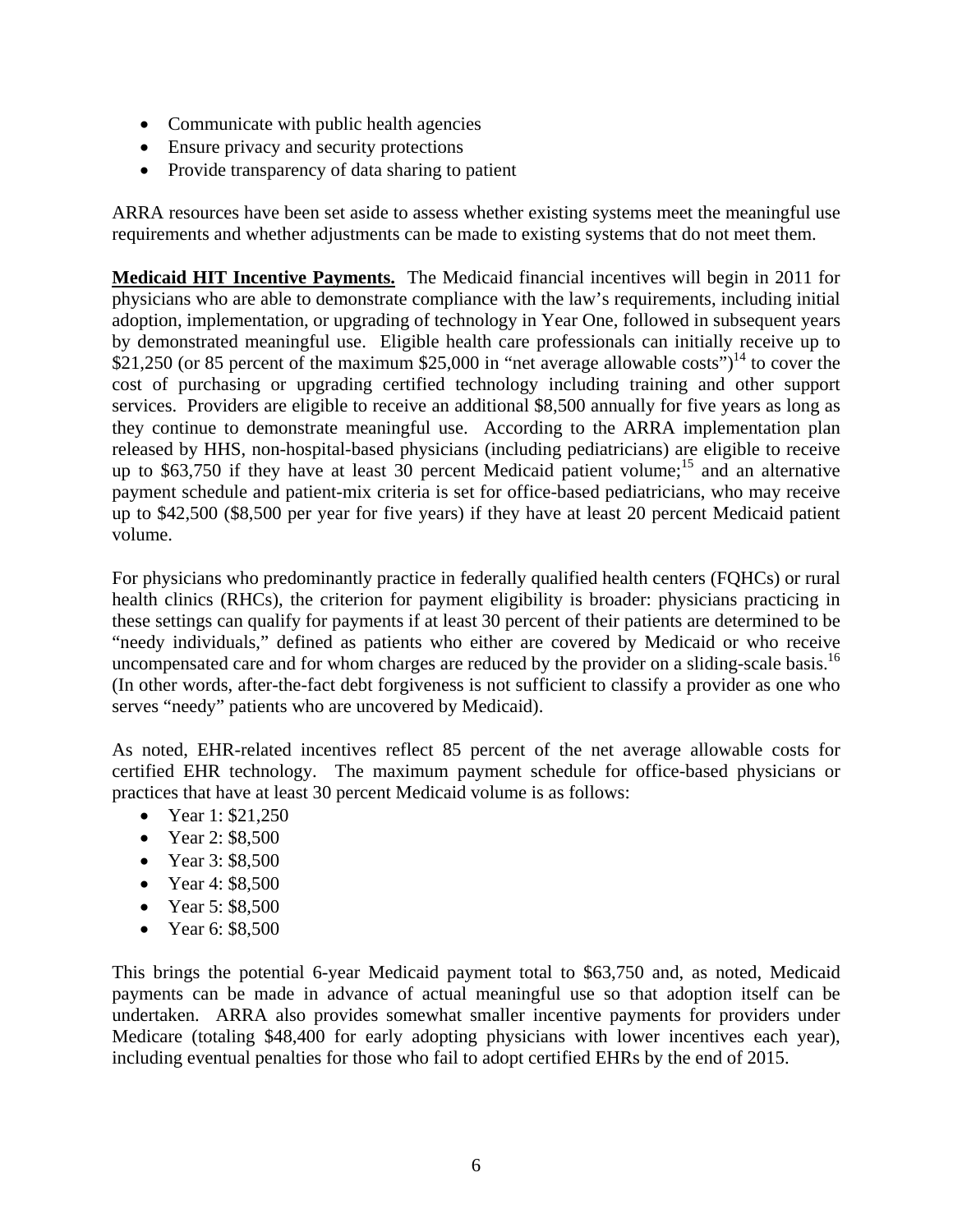Providers may choose to receive incentives under either Medicare or Medicaid, but not both. Because the Medicaid incentives are higher than the Medicare incentives and permit payments in advance of use in order to support the adoption effort itself, we would expect physicians who qualify under both to choose the Medicaid option.

# **Findings**

**Estimates of Qualifying Physicians.** While the majority (85 percent) of physicians are not eligible for the Medicaid incentive program, a small percentage of eligible physicians equates to thousands of providers. Our analyses of 2006 NAMCS data indicate that more than 45,000 office-based physicians (15 percent of the roughly 300,000 practicing office-based physicians in the country) would be eligible for Medicaid incentives based on their Medicaid patient volume. As shown in Figure 2, about half of pediatricians, one-fifth of psychiatrists, one-eighth of obstetricians/gynecologists, and one-ninth of other primary care physicians (defined as family and general practitioners and internists) would qualify as meeting the required volume of Medicaid patients. About 6 percent of physicians practicing in other sub-specialty fields also would qualify.

Figure 2 separates pediatricians into the two eligibility categories, those exceeding the 20 percent or greater Medicaid criterion but with less than 30 percent Medicaid volume (yellow bar), and those with at least 30 percent Medicaid volume (blue bar).



The NAMCS data show that 65 percent of health center physicians (not included in Figure 2) meet the 30 percent Medicaid volume criterion, but this is an underestimate since it focuses only on Medicaid volume and does not include the broader "needy individuals" category included in the ARRA criteria. Separate analysis of FQHC physicians, presented below, indicates that almost all physicians whose practice is predominantly in a health center can be expected to qualify, although the term "predominant" has not yet been defined.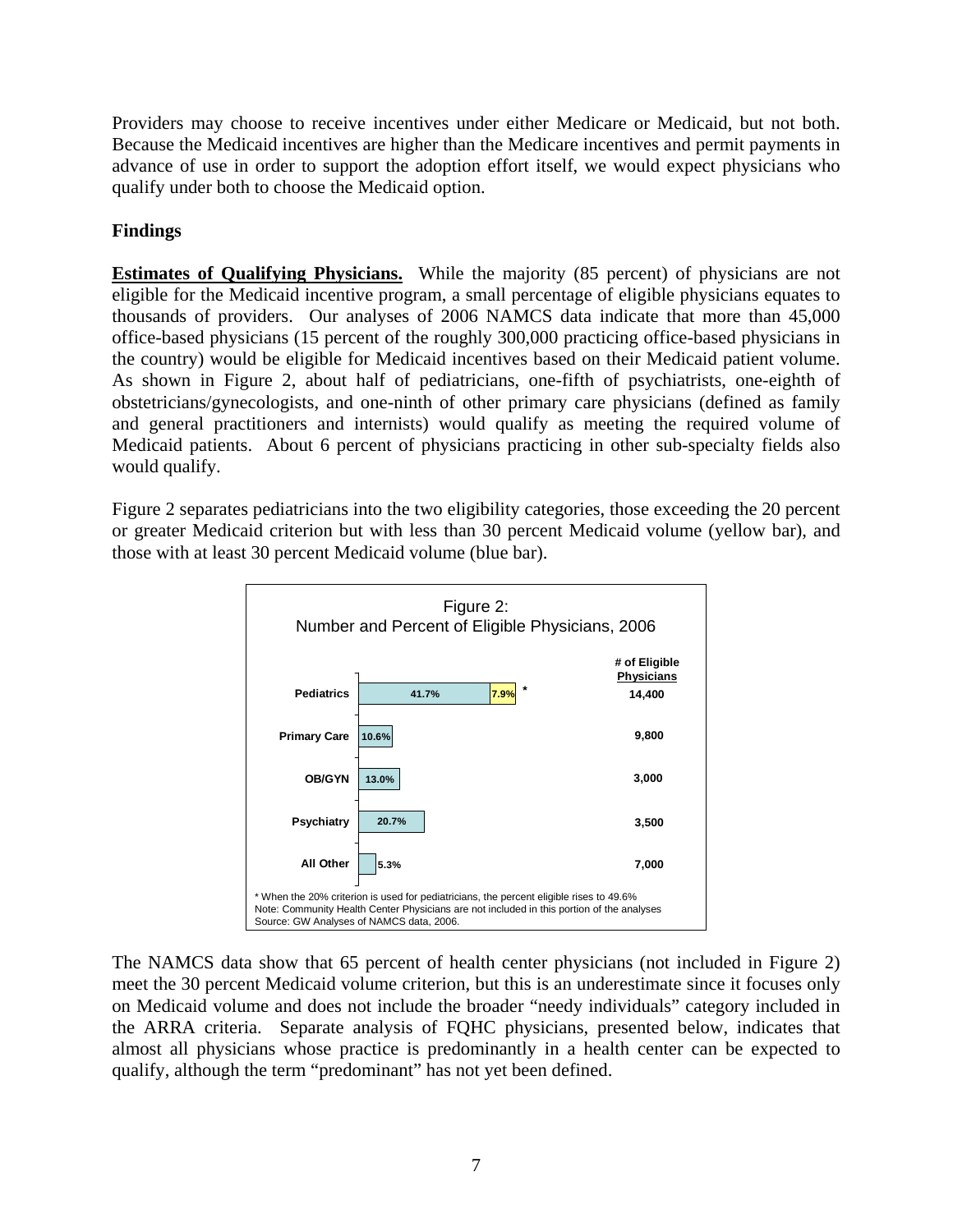Physician categories have varying levels of eligibility for the Medicaid HIT incentives. The high percentage of pediatricians who may qualify is important for that specialty, since pediatricians would not be expected to qualify under the Medicare incentive provisions. Obstetricians/gynecologists do a relatively low volume of Medicare business, but the NAMCS data indicate that only 13 percent appear to qualify under Medicaid criteria. This low proportion is consistent with the relatively low level of obstetrician/gynecologist participation in Medicaid generally,<sup>17</sup> despite the fact that 41 percent of all U.S. births are financed by Medicaid.<sup>18</sup> Likely explanations are that a large share of Medicaid births are performed by health center physicians,19 as well as by hospital-based physicians and medical residents who are not included in the NAMCS data. In addition, health professionals such as family practice physicians and nurse midwives may play a larger role in pregnancy related care for Medicaid patients.

The NAMCS data suggest that 11 percent of the other primary care physicians (family and general practitioners and internists not practicing in health centers) appear likely to qualify for Medicaid incentives. While this percentage may appear low, because there are more than 90,000 such physicians in total, about 10,000 would qualify. Only the number of qualifying pediatricians (14,000 under the 20 percent criterion and 12,000 under the 30 percent criterion) is larger.

Our estimates found that more than 45,000 physicians will qualify for the Medicaid subsidies. Analyses of the NAMCS data indicate that nearly half of the physicians qualifying for the Medicaid incentives had no Medicare visits, suggesting that even if they were to qualify for Medicare payments, the aggregate payments would be so low as to offer limited incentivization. This fact leaves open the question of how to encourage the use of EHRs by physicians, such as pediatricians and pediatric sub-specialists, who do not meet the Medicaid threshold and yet do not participate in Medicare or else participate to such a limited degree that their aggregate Medicare payments will be extremely limited.

This analysis suggests Medicaid's potential to power the financial dimension of HIT adoption. The Medicaid incentives potentially assist 15 percent of office-based physicians obtain or upgrade EHR systems, thereby positioning the nation to make significant strides toward reaching the HHS goal of 40 percent of physicians using HIT by 2012. If all qualifying physicians apply for the Medicaid incentives and receive the maximum level of payments, we estimate that the federal government will invest more than \$2.8 billion in  $HIT<sup>20</sup>$ .

**Concentration of Care for Medicaid Patients.** Analyses of the NAMCS data indicate that care for Medicaid patients by office-based physicians is highly concentrated among a relatively limited number of physicians. For example, Figure 3 shows that 10 percent of office-based physicians were responsible for more than 70 percent of all Medicaid visits, and that 25 percent of the physicians accounted for more than 90 percent of all visits. About 60 percent of officebased physicians reported few or no Medicaid visits. Of course, it is important to recall that medical visits are not evenly distributed across all physicians; because of the nature of their specialties or practices, some physicians, particularly specialists, see far fewer patients than others.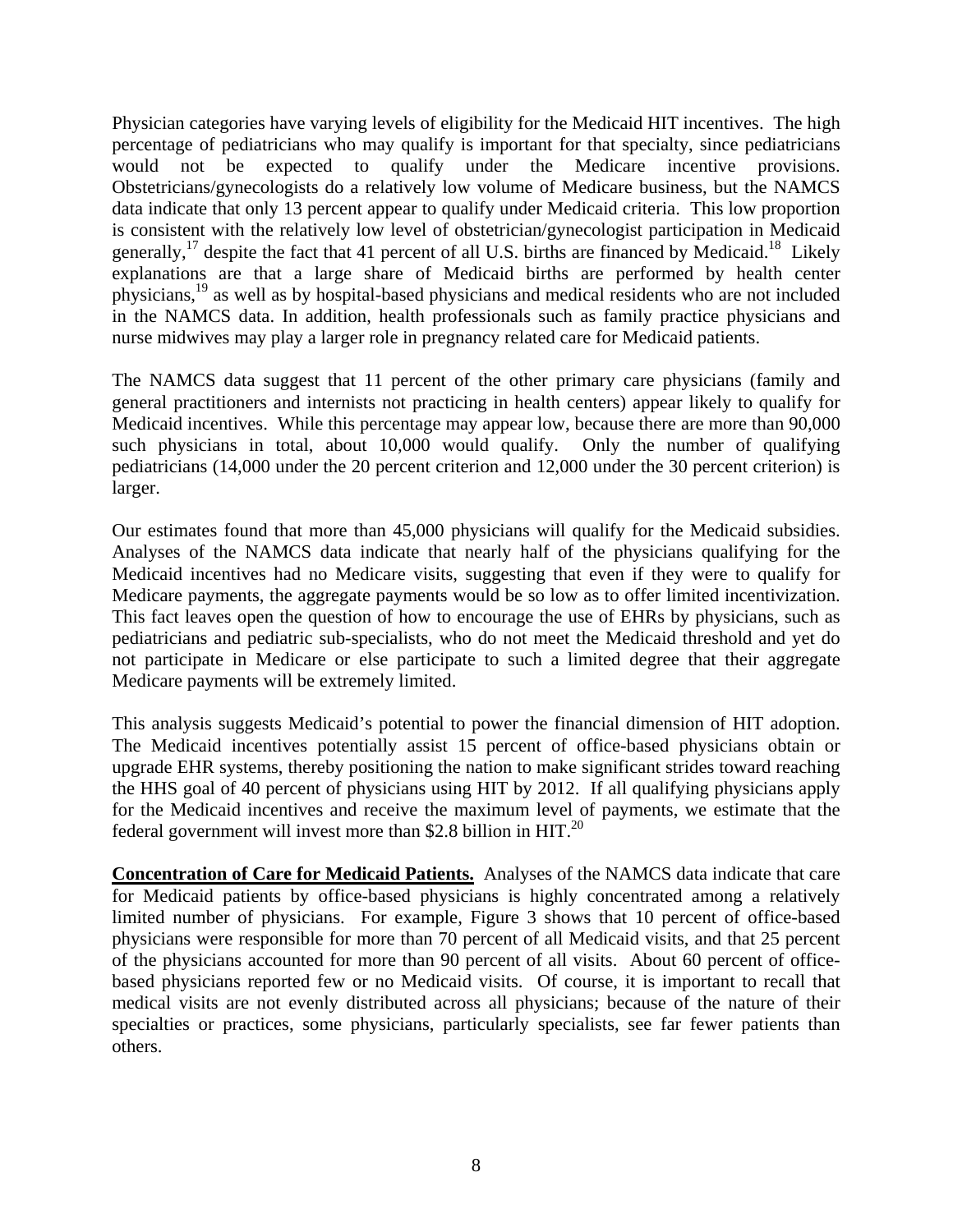

**HIT Eligibility Among Community Health Centers.** We performed a more detailed examination of the eligibility of Medicaid HIT incentives for federally-qualified health centers using 2007 Uniform Data System (UDS). As noted earlier, ARRA broadens the criterion for health centers to allow incentives to flow to physicians that predominantly practice at health centers if 30 percent of their patients are Medicaid or "needy," defined as patients who receive uncompensated care or who use sliding fee scales. Table 1 presents state-by-state data on the number and percent of health centers that qualify based on the reported volume of uninsured and Medicaid patients and an estimation of patients who would qualify for sliding fee scale discounts (see appendix for methodology). In 39 states, 100 percent of health centers would qualify. In most of the remaining states, 90 percent or more of the health centers would qualify. Health centers in North Dakota (60%) and Oklahoma (85%) are relatively less likely to qualify than health centers in other states. Analysis reveals that the health centers that do not qualify tend to be smaller, rural health centers that serve a broad community of patients in those areas. Because the UDS data do not clearly break out the number of patients who receive sliding fee scale services, these estimates are likely conservative. Some of the health centers that do not appear to qualify in Table 1 might actually qualify.

**HIT Eligibility Among Rural Health Clinics.** ARRA also provides Medicaid incentives for physicians practicing in designated rural health clinics. Unfortunately, we do not have similar data about the practice patterns among rural health clinics, nor do the NAMCS data identify physicians in rural health clinics. Therefore, we cannot provide similar estimates for rural health clinic physicians.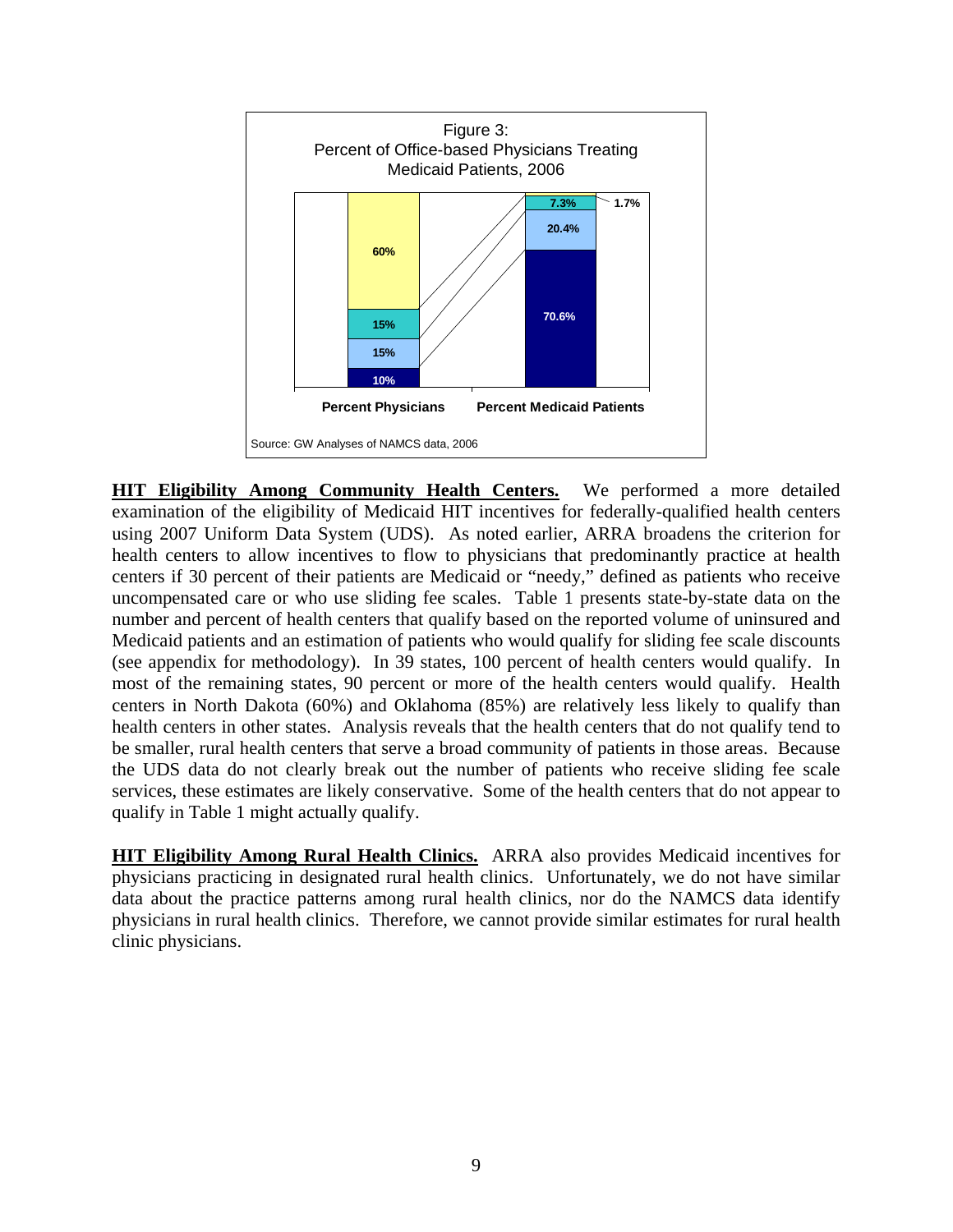|                      | Percent<br>for | Number<br>Qualifying Qualifying<br>for |              |                      | Percent<br>for | Number<br>Qualifying Qualifying<br>for |
|----------------------|----------------|----------------------------------------|--------------|----------------------|----------------|----------------------------------------|
| <b>State</b>         | Incentive      | Incentive                              |              | State                | Incentive      | Incentive                              |
| Alaska               | 100%           | 26                                     |              | Montana              | 100%           | 13                                     |
| Alabama              | 100%           | 16                                     |              | North Carolina       | 96%            | 26                                     |
| Arkansas             | 100%           | 12                                     |              | North Dakota         | 60%            | 3                                      |
| Arizona              | 100%           | 14                                     |              | Nebraska             | 100%           | 5                                      |
| California           | 100%           | 110                                    |              | <b>New Hampshire</b> | 100%           | 9                                      |
| Colorado             | 100%           | 14                                     |              | New Jersey           | 100%           | 18                                     |
| Connecticut          | 100%           | 10                                     |              | <b>New Mexico</b>    | 100%           | 15                                     |
| District Of Columbia | 100%           | 5                                      |              | Nevada               | 100%           | $\overline{2}$                         |
| Delaware             | 100%           | $\overline{4}$                         |              | New York             | 100%           | 49                                     |
| Florida              | 100%           | 40                                     |              | Ohio                 | 96%            | 25                                     |
| Georgia              | 100%           | 28                                     |              | Oklahoma             | 85%            | 11                                     |
| Hawaii               | 93%            | 13                                     |              | Oregon               | 100%           | 23                                     |
| lowa                 | 92%            | 12                                     |              | Pennsylvania         | 100%           | 32                                     |
| Idaho                | 100%           | 10                                     | Rhode Island |                      | 100%           | $\overline{7}$                         |
| Illinois             | 100%           | 36                                     |              | South Carolina       | 100%           | 22                                     |
| Indiana              | 94%            | 17                                     |              | South Dakota         | 100%           | $6\phantom{a}$                         |
| Kansas               | 100%           | 11                                     |              | Tennessee            | 100%           | 24                                     |
| Kentucky             | 94%            | 16                                     |              | Texas                | 98%            | 57                                     |
| Louisiana            | 100%           | 22                                     |              | Utah                 | 100%           | 11                                     |
| <b>Massachusetts</b> | 100%           | 34                                     |              | Virginia             | 95%            | 20                                     |
| Maryland             | 93%            | 14                                     |              | Vermont              | 100%           | 6                                      |
| Maine                | 100%           | 18                                     |              | Washington           | 100%           | 25                                     |
| Michigan             | 100%           | 30                                     |              | Wisconsin            | 94%            | 15                                     |
| Minnesota            | 100%           | 14                                     |              | West Virginia        | 100%           | 28                                     |
| Missouri             | 100%           | 21                                     |              | Wyoming              | 100%           | $6\phantom{1}$                         |
| Mississippi          | 100%           | 21                                     |              |                      |                |                                        |

## **Table1: Percent of Health Centers that Qualify for Medicaid HIT Incentives**

Source: GW analyses of 2007 Uniform Data System reports

In addition to the ARRA Medicaid incentives for health centers, there are other sources of federal funds that health centers can use to obtain, improve or operate EHRs. ARRA provides \$125 million available through the Health Resources and Services Administration (HRSA) for HIT systems/network grants. The process for applying for and receiving this funding has not yet been announced by HRSA, but is expected soon.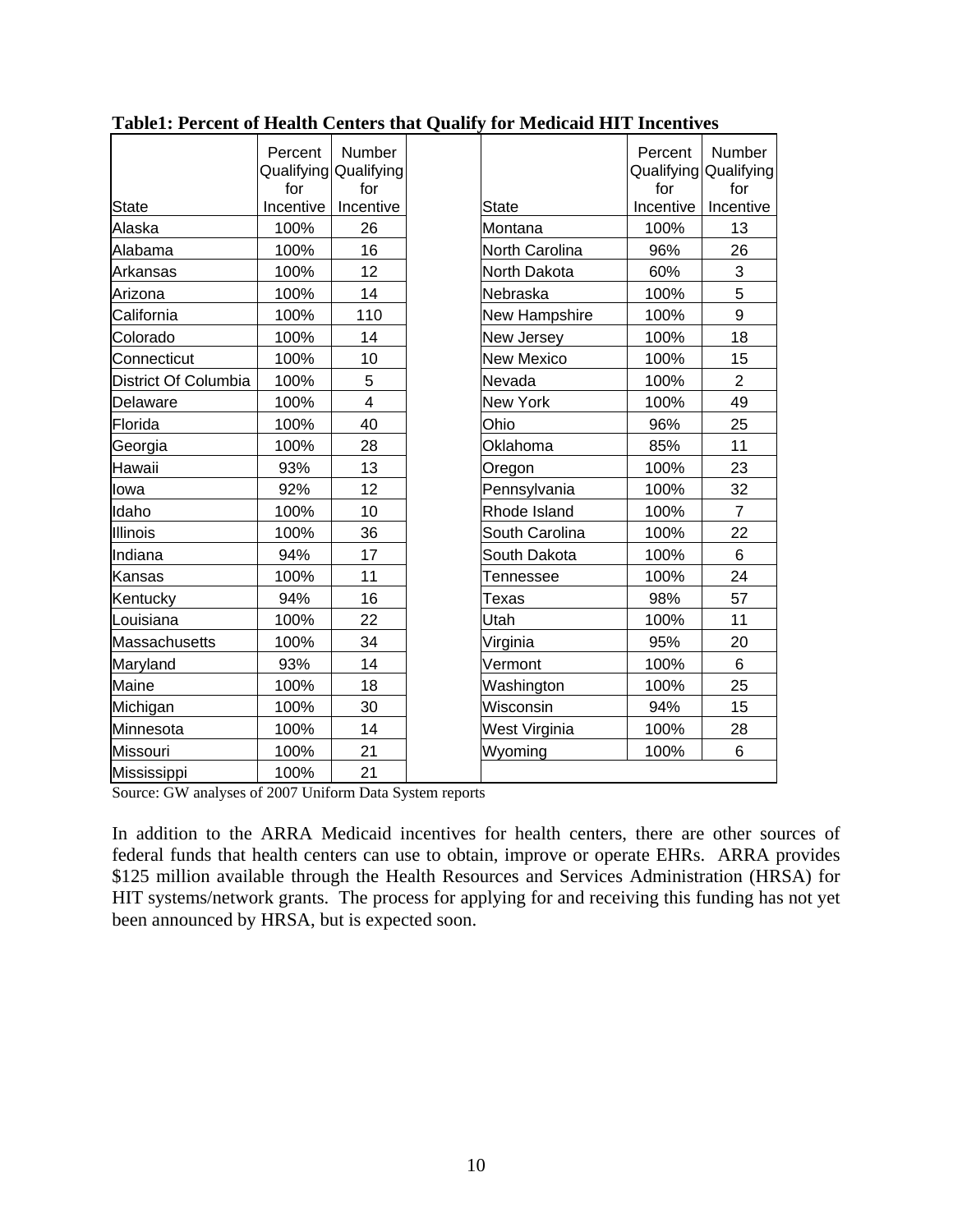## **Conclusion**

Despite the potential for a large number of physicians and health centers to adopt or update HIT systems, challenges remain.

First, the "meaningful use" definition has not yet been finalized and issued as a rule. The meaningful use definition, if stringent, may affect the cost and complexity of EHR system adoption and use, thereby affecting the number of physicians who can fully meet the criteria for ARRA incentive payments, as well as the number who remain eligible for incentive payments throughout the incentive period.

Second, while individual EHR systems are important, overall effectiveness of HIT depends on a variety of other system-wide innovations that promote interoperability and communication from a doctor's office to other sources of health care such as hospitals, other primary and specialty care physicians, dentists and pharmacies. Thus, physician adoption incentives are only part of the health care system investments that may be needed to achieve the quality and efficiency improvements envisioned by EHRs.

Third, while the infusion of funding for the adoption of HIT under ARRA is beneficial, it is temporary. HIT will require ongoing investments in system upgrades, staff training, technical support and quality improvement. It remains to be seen whether these costs can be met under "normal operating costs" for medical care in physicians' offices or community health centers in the future.

Fourth is the challenge of incentivizing states to rapidly pursue implementation of the Medicaid provisions. For physicians treating a high proportion of Medicaid patients, the availability of Medicaid financing to both support and reward adoption will be crucial. Furthermore, certain providers such as pediatricians, obstetricians and gynecologists, and community health centers either do not qualify for Medicare incentives at all (in the case of health centers because their payment system is a separate one and does not appear to be covered by the Medicare adoption provisions) or else serve such a low proportion of Medicare patients that Medicaid by definition becomes the central means of financing adoption. State Medicaid programs will benefit from rapid and clear interpretive policies and the provision of technical assistance; careful monitoring will be needed to measure the pace of implementation and challenges that arise.

Fifth is that the challenge which arises in the case of physicians whose participation in Medicare and Medicaid are sufficiently low to receive only limited federal assistance in the case of Medicare and none under Medicaid. In this group is a very small number of community health center physicians and an unknown number of rural health clinic physicians, both of which are key sources of primary health care.

Despite these limitations, ARRA offers a critical first step in providing financial resources for initial investments in HIT, but substantial ongoing efforts are needed to implement and sustain these changes and for all physicians to adopt meaningful use of EHR in their practices.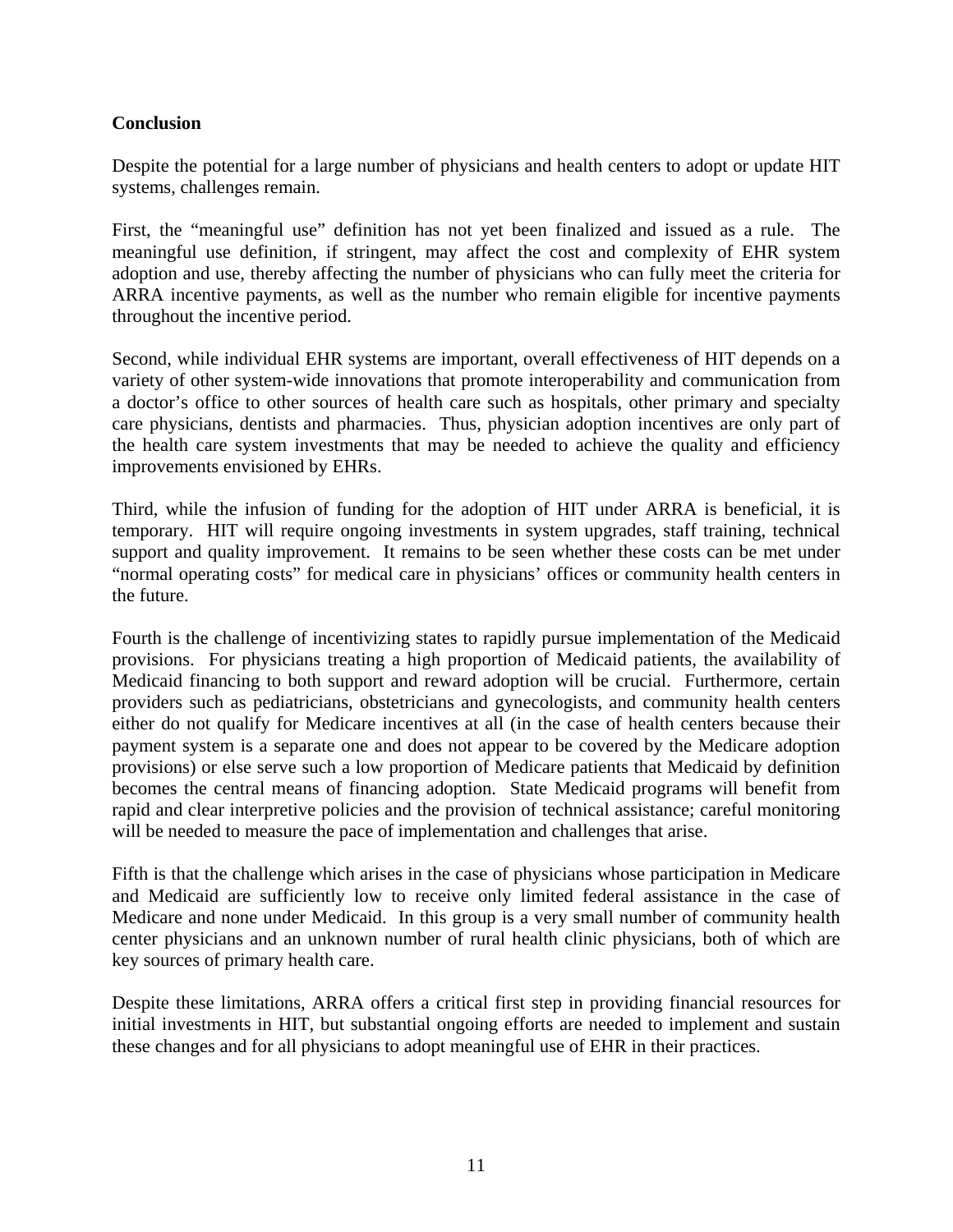### **Appendix**

NAMCS is a nationally-representative survey of practicing office-based physicians in the United States, conducted by the National Center for Health Statistics, which is part of the Centers for Disease Control and Prevention. It samples physician practices from all 50 states and the District of Columbia. The 2006 NAMCS sample included 1,268 responding physician practices. Each physician had their patient records sampled for an assigned week to obtain a random sample of visits. In this report, we assume that the proportion of visits by Medicaid patients is equivalent to the proportion of Medicaid patients. Whether a visit is counted as Medicaid or not is based on the expected payor recorded in the patient record. In some cases, the actual payor may differ from the expected payor. An oversampling of community health center physicians (104) was conducted to ensure comparability of health center physicians and patients with non-health center physicians and patients. Physician and patient weights were used in corresponding estimates to ensure accurate national estimates. When appropriate, we report the percentage standard errors, adjusting for the complex survey design of NAMCS. Following NAMCS protocol, estimates were considered reliable when the relative standard error is 30 percent or less. Instances when the relative standard error was greater than 30 percent are noted. Our analyses stratify the physician data by specialty and CHC status. We grouped key specialties together due to the similar function played in the health care system. Table 2 provides more detailed data that were used to create Figure 1.

|                                                  | All Electronic<br><b>EHR</b> |         | Partially<br><b>Electronic EHR</b> |                | No EHR  |                | Don't Know      |              | <b>Blank</b> |                |
|--------------------------------------------------|------------------------------|---------|------------------------------------|----------------|---------|----------------|-----------------|--------------|--------------|----------------|
|                                                  | Percent                      | Std Err | Percent                            | <b>Std Err</b> | Percent | <b>Std Err</b> | Percent Std Err |              | Percent      | <b>Std Err</b> |
| General and family<br>Practice/Internal Medicine | 15.1                         | 2.3     | 15.6                               | 2.7            | 69.1    | 3.2            |                 |              | 0.3          | $0.3\dagger$   |
| Pediatrics                                       | 15.3                         | 4.3     | 6.1                                | $3.0^{+}$      | 78.6    | 5.0            |                 |              |              |                |
| <b>OBGYN</b>                                     | 15.7                         | 3.9     | 19.3                               | 4.9            | 65.0    | 5.6            |                 |              |              |                |
| Psychiatry                                       | 7.1                          | $3.5+$  | 3.8                                | 1.9†           | 89.1    | 3.9            |                 |              |              |                |
| <b>Health Center Physicians</b>                  | 26.5                         | 5.9     | 16.5                               | 4.8            | 57.0    | 6.4            |                 |              |              |                |
| All Others                                       | 16.9                         | 2.0     | 16.2                               | 2.0            | 66.5    | 2.6            | 0.4             | $0.2\dagger$ |              |                |
| Total                                            | 15.8                         | 1.23    | 14.6                               | 1.3            | 69.34   | 1.7            | 0.2             | $0.1\dagger$ | 0.1          | $0.1+$         |
| † Relative standard is greater than 30 percent   |                              |         |                                    |                |         |                |                 |              |              |                |

**Table 2: EHR use by Physician Category** 

Table 3 provides more detailed data used in Figure 2. Half of pediatricians (49.8 percent) would qualify under the 20 percent Medicaid volume criterion and slightly fewer (41.8 percent) meet the more stringent 30 percent criterion. As noted in the report, the percent of health centers physicians who qualify is much higher than the share who qualify using only the Medicaid volume criterion.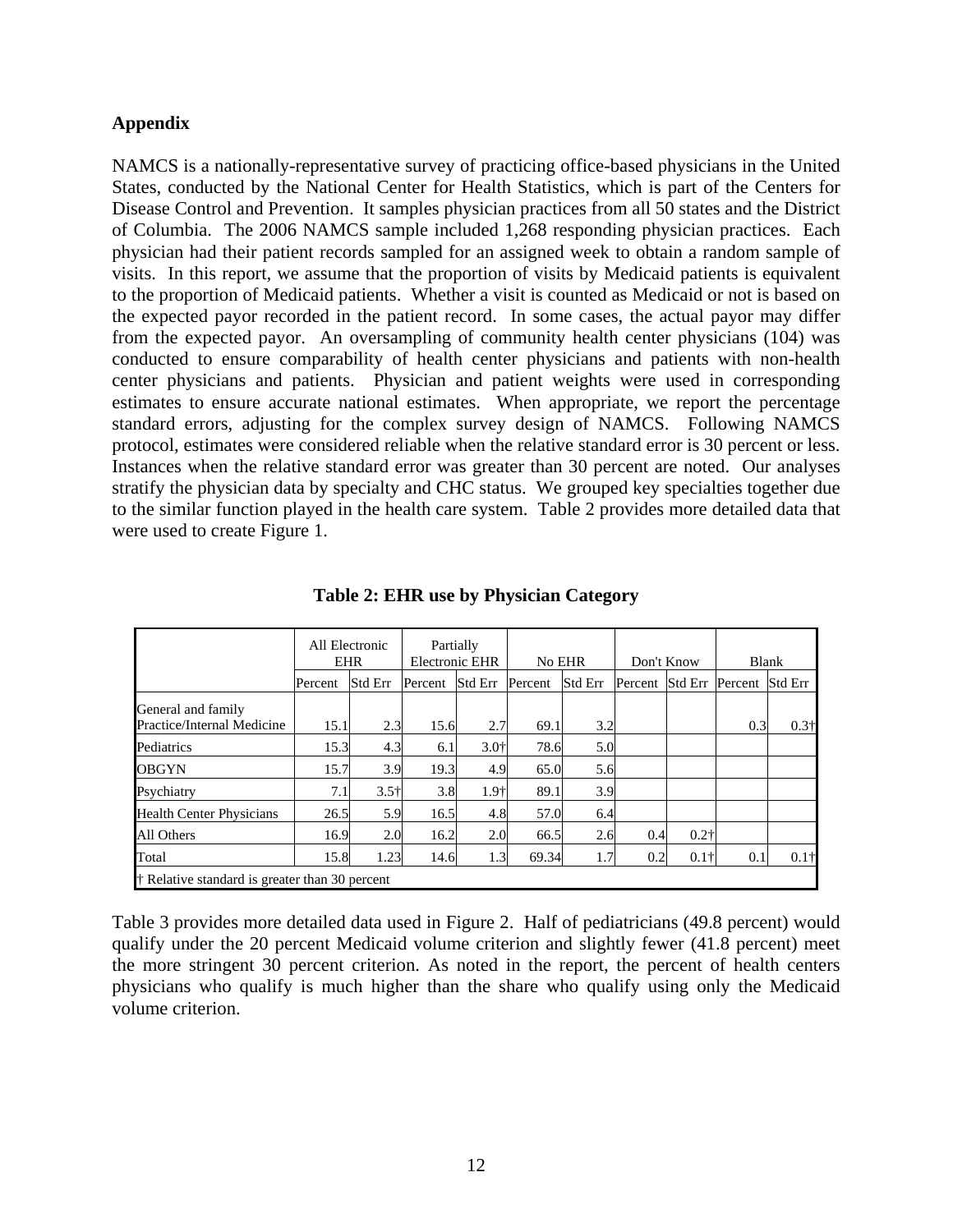|                                                  | Equal or greater to 20%<br>Medicaid patients |         | Equal or greater to 30%<br>Medicaid patients | Number of<br>Eligible |            |  |  |  |
|--------------------------------------------------|----------------------------------------------|---------|----------------------------------------------|-----------------------|------------|--|--|--|
|                                                  | Percent                                      | Std Err | Percent                                      | Std Err               | Physicians |  |  |  |
| General and family practice/Internal<br>Medicine |                                              |         | 10.6%                                        | 2.2                   | 9741       |  |  |  |
| Pediatrics                                       | 49.7%                                        | 6.2     | 41.8%                                        | 6.1                   | 14355      |  |  |  |
| <b>OBGYN</b>                                     |                                              |         | 13.0%                                        | 3.6                   | 3011       |  |  |  |
| Psychiatry                                       |                                              |         | 20.6%                                        | 5.1                   | 3475       |  |  |  |
| <b>Health Center Physicians</b>                  |                                              |         | 65.0%                                        | 6.2                   | 4854       |  |  |  |
| All Others                                       |                                              |         | 5.3%                                         | $1.6+$                | 7047       |  |  |  |
| † Relative standard is greater than 30 percent   |                                              |         |                                              |                       |            |  |  |  |

**Table 3: Percent of Physicians Eligible for Medicaid HIT Incentives** 

The percentage of patients qualifying for the sliding fee scale was estimated by multiplying the percentage of private health insurance patients by the percentage of patients below 200 percent of the Federal Poverty Level, as reported in the UDS data. This percentage was then added to the percent of Medicaid and uninsured patients to determine if the eligibility threshold of 30 percent "needy individuals" was met for health centers reported in Table 1.

There are a number of limitations to the estimates in this analysis. First, the estimates of Medicaid use in this report are based on 2006 NAMCS and 2007 UDS data, but Medicaid participation has almost certainly increased since then due to the recession, so the number of physicians or health centers eligible on the basis of Medicaid enrollment have probably increased. Second, the estimates of Medicaid volume are approximate because they are based on a single week's sample for each physician and are based on expected payors for the visits. Third, some physicians with the required level of Medicaid volume might not receive payments because they do not apply or because they cannot meet the meaningful use standards, which have not yet been issued by HHS.

 $\overline{a}$ 

<sup>1</sup> Elmendorf , DW, Letter to Speaker Pelosi. Congressional Budget Office. 2009. Available at: http://www.cbo.gov/ftpdocs/99xx/doc9989/hr1conference.pdf.

<sup>&</sup>lt;sup>2</sup> U.S. Department of Health and Human Services. American Recovery and Reinvestment Act of 2009 Implementation Plans. 2009. Available at:

http://www.hhs.gov/recovery/reports/plans/hhs\_implementation\_plans.pdf 3

<sup>&</sup>lt;sup>3</sup> Girosi F. et al. Extrapolating Evidence of Health Information Technology Savings and Costs *RAND*. 2005. sec. 4.2.3. Available at: http://www.rand.org/pubs/monographs/2005/RAND\_MG410.pdf.

<sup>&</sup>lt;sup>4</sup> Jha A., et al. How Common Are Electronic Health Records in the United States? A Summary of the Evidence *Health Affairs* 2006. 25: w496–w507; Bates DW, Gawande AA, Improving Safety with Information Technology *New England Journal of Medicine* 2003. 348(25): 2526–2534; and Kaushal R, Shojania KG. Bates DW. Effects of Computerized PhysicianOrder Entry and Clinical Decision Support Systems on Medication Safety: A Systematic Review. *Archives of Internal Medicine* 2003. 163(12): 1409–1416; Chaudhry B. et al. Systematic Review: Impact of Health Information Technology on Quality, Efficiency, and Costs ofMedical Care. *Annals of InternalMedicine*  2006.144(10): 742–752.

<sup>5</sup> GW Analyses of UDS data, 2007.

<sup>6</sup> Freking K. State Medicaid plans struggle under high demand. *San Francisco Chronicle* December 22, 2008.*.*  Available at:

http://www.sfgate.com/cgi-bin/article.cgi?f=/c/a/2008/12/22/MN0I14SC8R.DTL